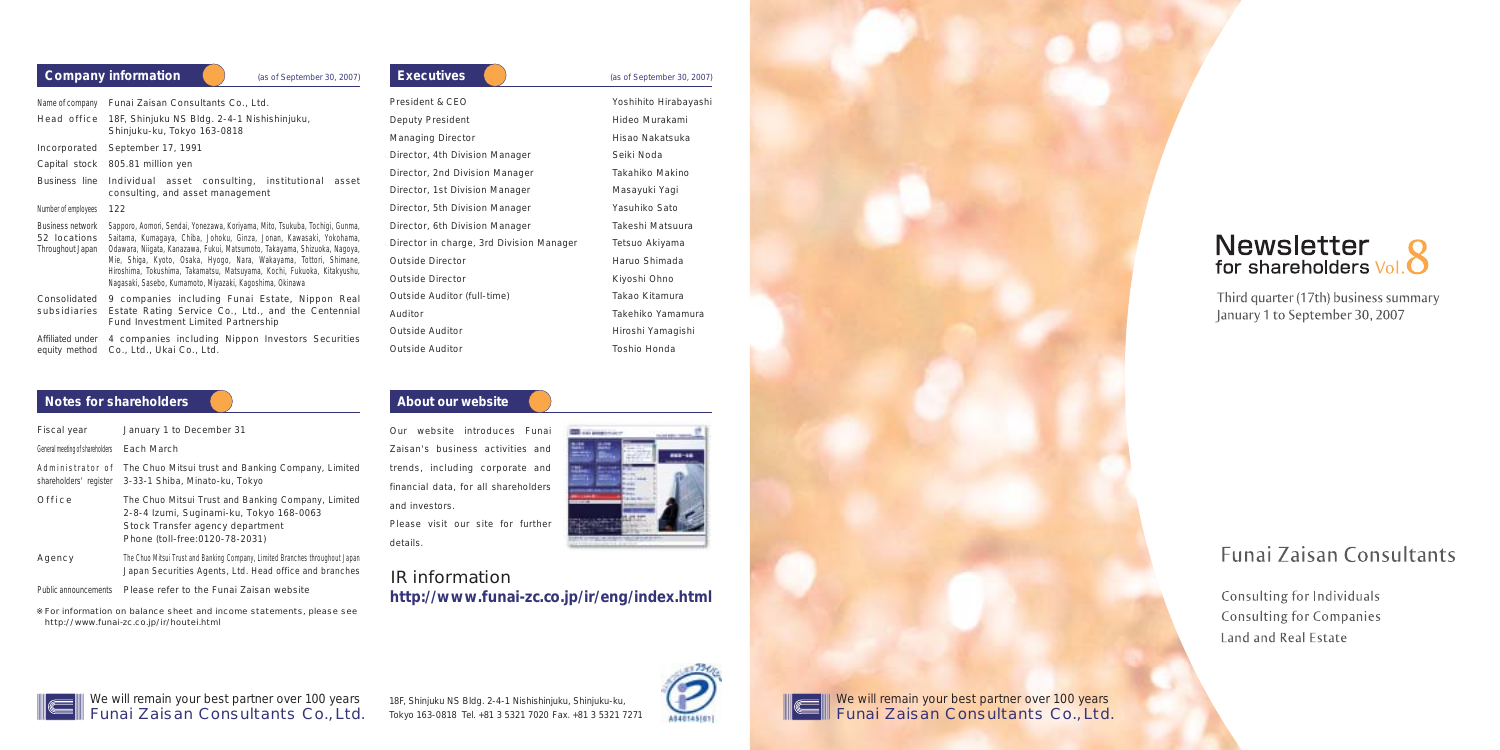## **Message from the President**

**Since incorporation, we have continued to maintain a position for ourselves as one of the leading comprehensive asset consulting firms in Japan. We are a Japanese-style private banking enterprise and operate under the slogan: We will remain your best**  partner over 100 year

**Here is the third quarter report of our business results for the financial year ending December 2007 (our 17th financial term).**

**Consistently being one of the leading comprehensive asset consulting firms for high net-worth individuals in Japan since incorporation, we have gathered the overwhelming trust of many wealthy clients and received high evaluations regarding our services. As the Japanese version of a de facto private bank with the slogan "We will remain your best partner over 100 years," we emphasize "risk diversification" and "higher income" through a balanced holding of assets for the nation's wealthy individuals, who are apt to overemphasize real estate in their portfolios.** 

**Japan is now experiencing an unprecedented scale of disparities. The rise of foreign capital and fund money has been remarkable in the commercial areas of city centers where land prices have soared. The value of such real estate has shown signs of improvement, reminding one of the bubble years. Depending on the region, there are also certain locations where asset values have declined by double digits compared to a year ago. We are truly in an age of polarized land prices. On the other hand, there are people who argue that this is the advent of another "real estate bubble," comprising a sharp rise in real estate investment trusts and an increase in vacancy rates in urban properties. Moreover, there is a continuing momentum reducing the country's population, and with this issue approaching the advent of a super-aging society, discerning the future has become quite difficult.**

Funai Zaisan Consultants Shiga Support Funai Zaisan Consultants Co., Ltd. Kyoto iisan Consultants Hiro<mark>:</mark><br>iisan Consultants Co Funai Zaisan Consultants Co., Ltd. Osaka Funai Zaisan Consultants Co., Ltd. Hyogo Funai Zaisan Consultants Tottori Support Funai Zaisan Consultants Shimane Support Funai Zaisan Consultants Co., Ltd. Hiroshima Funai Zaisan Consultants Kochi Support Funai Zaisan Consultants Co., Ltd. Matsuyama Funai Zaisan Consultar Sasebo Support

**Nevertheless, the fact is that unless we adapt to these sorts of changes in the times, we will be unable to protect our assets. Our firm gives serious consideration to the question of how to hold onto assets and provides our clients with beneficial information through books, seminars, advertising and so on. Furthermore, we are highlighting our "100 bases concept" in which we have committed to consolidating a network of accounting firms throughout the nation. Based on the substantial trust we have built up and the wealth of experience accrued from consulting cases, we are striving to contribute to and develop local communities through a company-wide effort fostering this network.**

**It has always been our intent to create a "socially-respectable company" and we have continually worked to achieve stable growth as a firm "pursuing happiness for our clients, shareholders and employees." We are very grateful to you the shareholder for incorporating our stock as part of your valuable managed assets, particularly, in this day and age. At the same time, all of our employees take the importance of such responsibility seriously and intend to devote themselves to fulfilling that call. We hope that you will continue to extend your thoughtful consideration.**

President & CEO **Yoshihito Hirabayashi**

# **We will remain your best partner over 100 years for comprehensive individual consulting**



Funai Zaisan Consultants Tsuchida Management Funai Zaisan Consultants Co., Ltd. Fukushima Funai Zaisan Consultants Sanbe Accounting Funai Zaisan Consultants Niigata Support unai Zaisan Consultants Eguchi Support -Funai Zaisan Consultants Co., Ltd. Nagano Funai Zaisan Consultants Co., Ltd. Kanazawa Funai Zaisan Consultants Kimura Keiei Brain Funai Zaisan Consultants Co., Ltd. Nagoya Funai Zaisan Consultants Uesaka CPA

Funai Zaisan Consultants Aomori Support Funai Zaisan Consultants Co., Ltd. Sendai Funai Zaisan Consultants Co., Ltd. Tochigi Funai Zaisan Consultants MMG Funai Zaisan Consultants Co., Ltd. Saitama nai Zaisan Consultants Kuiirai Accounting Office Funai Zaisan Consultants Co., Ltd. Johoku hai Zaisan Consultants Masuyama Soke Funai Zaisan Consultants Co., Ltd. Keiyo isan Consultants Co., Ltd. Tokyo Ginz **Zaisan Consultants Jonan Support**  $H = C_0$  Ltd. nai Zaisan Consultants Kawasaki Support Funai Zaisan Consultants Co., Ltd. Yokohama unai Zaisan Consultants Shonan Support Funai Zaisan Consultants Co., Ltd. Shizuoka Funai Zaisan Consultants Tokai Support Funai Zaisan Consultants Mie Support Funai Zaisan Consultants Co., Ltd. Nara Funai Zaisan Consultants Nishioka Funai Zaisan Consultants Kitakyushu Support

Funai Zaisan Consultants Co., Ltd. Fukuoka Funai Zaisan Consultants Miyazaki Support Funai Zaisan Consultants Co., Ltd. Kumamoto Funai Zaisan Consultants Co., Ltd. Nagasaki Funai Zaisan Consultants Kagoshima Support

Funai Zaisan Consultants Co., Ltd. Okinawa

Message from  $C$ onten

Third Quarter Bu

Close up  $\cdots$ ··

### **Building 100 Bases Nationwide by 2010**

52 bases established as of September 2007

| siness Results for the Year Ending December 2007 3 |
|----------------------------------------------------|
|                                                    |